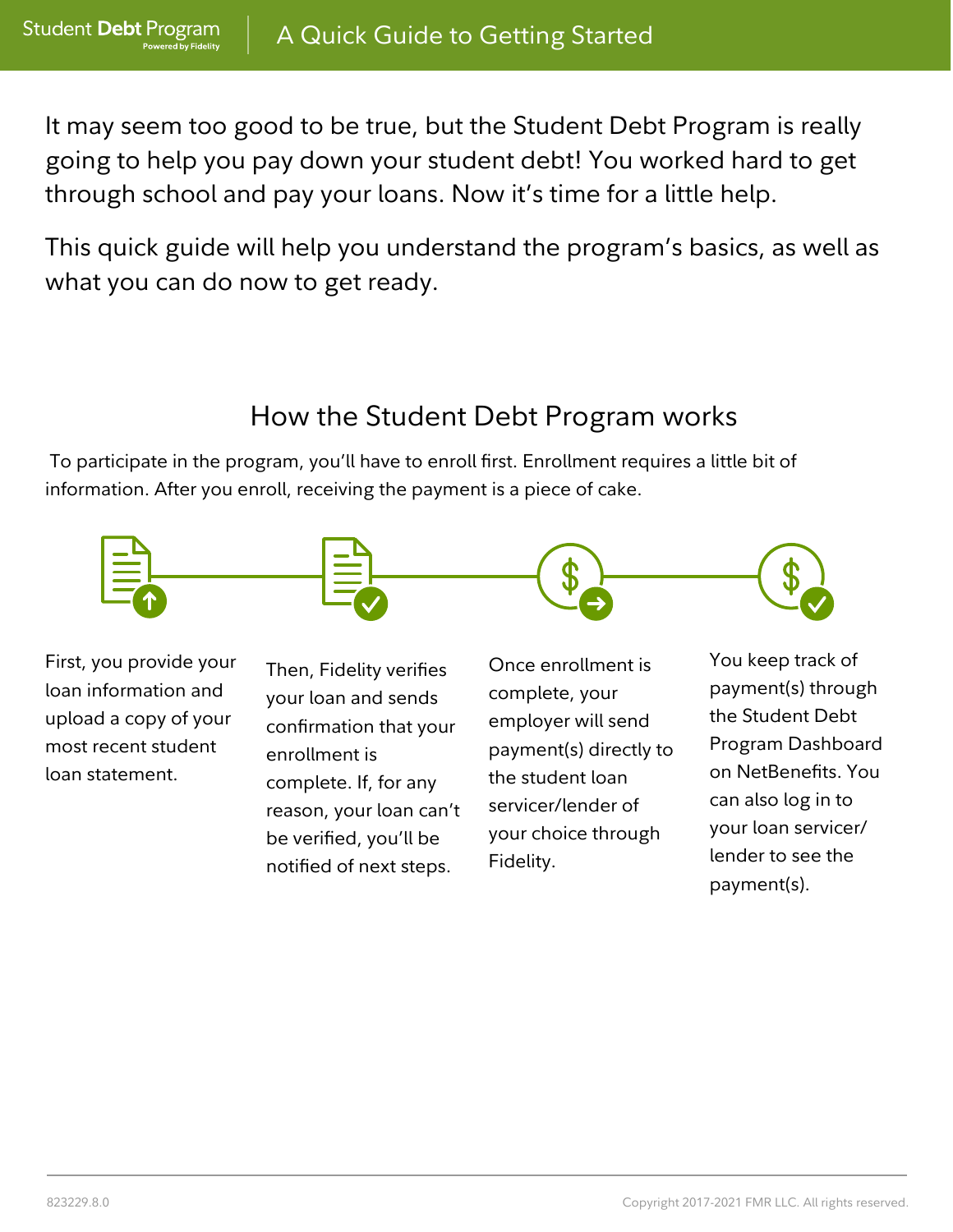**Get your loan statement ready** so you can provide the necessary information when enrollment opens. Why start now? Because locating your loan statement can be difficult. We recommend you give yourself plenty of time to find it. Here are 2 options:

Once you have the statement in hand (or on your computer), take a moment to check it for the following information, which you need to provide during enrollment:

### What to do right away

Account number

- Payment mailing address
- Current total balance
- Log on to your loan servicer's website and look for a downloadable loan statement. Student loan servicers keep their statements in different places on their websites, but account information or payment history is a good place to start. The following page features a list of common servicers and where to find loan statements on their sites.
- Wait patiently by your mailbox. If you receive paper statements in the mail, just grab your most recent statement. You'll be able to snap a photo and use that for loan verification.

1

**Student Debt Program** 

**Powered by Fidelity** 

2

## **Have multiple loan servicers?**

If you have loans at more than one student loan servicer, you'll need to decide which servicer you'd like to receive your extra payment(s). Directing extra payment(s) toward higher interest rate debt can make a bigger impact on overall savings, so it may be worth comparing your interest rates to decide. If you have multiple loans with a single servicer, you may have the option of entering either a single account number for all your loans or a specific account number for an individual loan. If your servicer doesn't provide loan-level account numbers, give them a call and let them know how you'd like your extra payment(s) to be applied.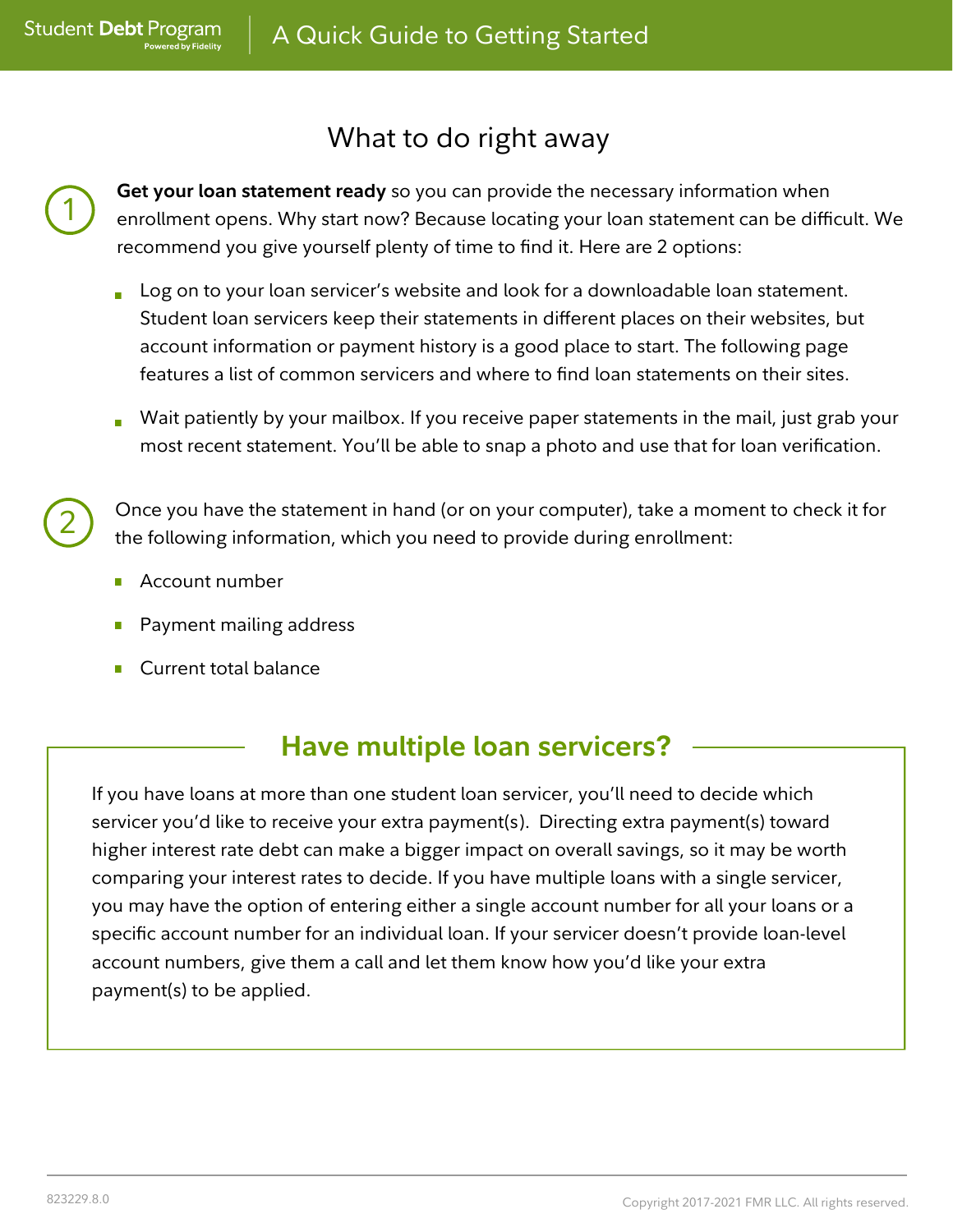#### **MOHELA**

**Student Debt Program** 

**Powered by Fidelity** 

You can find your student loan statement on the MOHELA website under **Secure Messages**.

#### **AES**

You can find your student loan statement on the AES Account page after you log in to the AES website.

#### **EdFinancial**

You can find your student loan statement by logging in to the EdFinancial website and looking in the **Statements** section under **Documents**.

#### **Great Lakes**

You can find your student loan statement after logging in to the Great Lakes website in **Billing Statements** under **Payments**.

#### **Navient**

You can get your student loan statement by logging in to the Navient website and going to the **Inbox/Upload** section to get your monthly statement.

#### **Nelnet**

You can find your student loan statement by logging in to the Nelnet website and looking in the **Documents** section under **Inbox**.

#### **OSLA**

For Direct Loans through OSLA, you can find your student loan statement by logging in to the OSLA website and looking in the **Statements** section under **Documents**.

For FFELP loans through OSLA, you can get your student loan statement from the **Account page** after you log in to the OSLA website.

#### **FedLoan**

You can find your student loan statement on the FedLoan Account page after you log in to the FedLoan Servicing website.

#### **Granite State**

You can find your student loan statement on the Granite State Account page after you log in to the Granite State Management & Resources website.

#### **Cornerstone**

You can find your student loan statement on the Cornerstone Account page after you log in to the Cornerstone Education Loan Services website.

# Finding your statement online